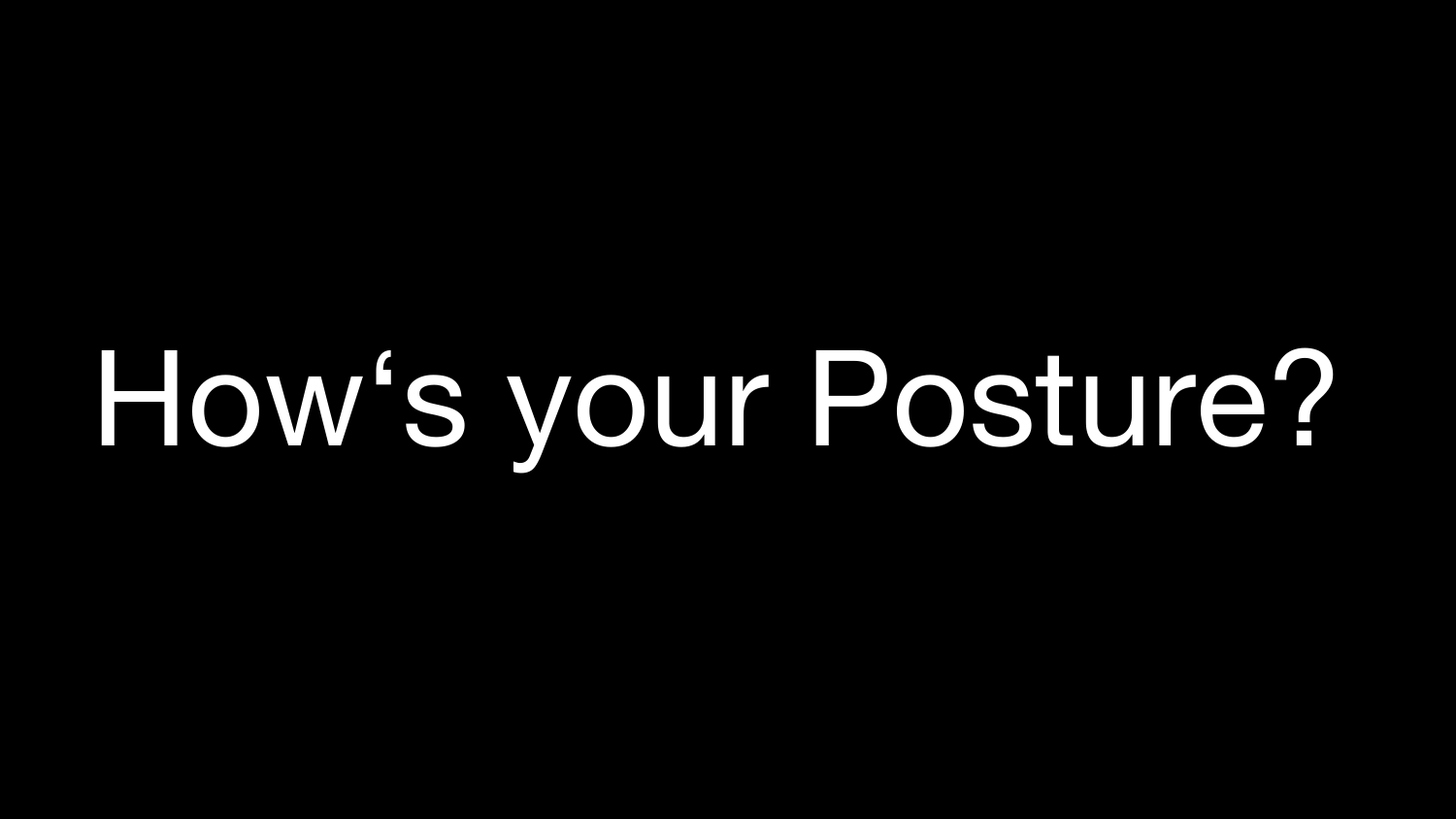## Deut 10:14-22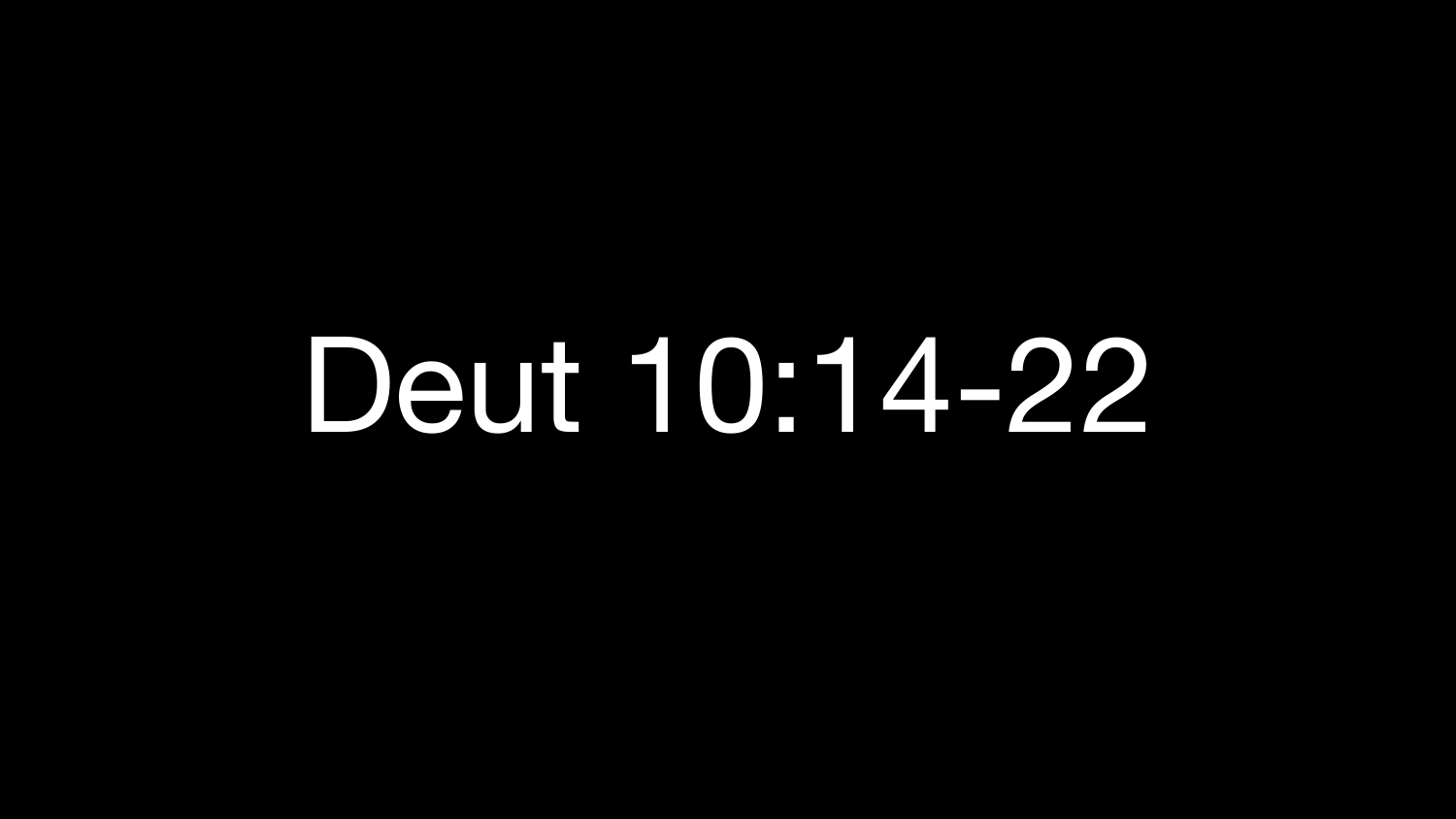*To the Lord your God belong the heavens, even the highest heavens, the earth and everything in it. Yet the Lord set his affection on your ancestors and loved them, and he chose you, their descendants, above all the nations—as it is today. Circumcise your hearts, therefore, and do not be stiff-necked any longer.*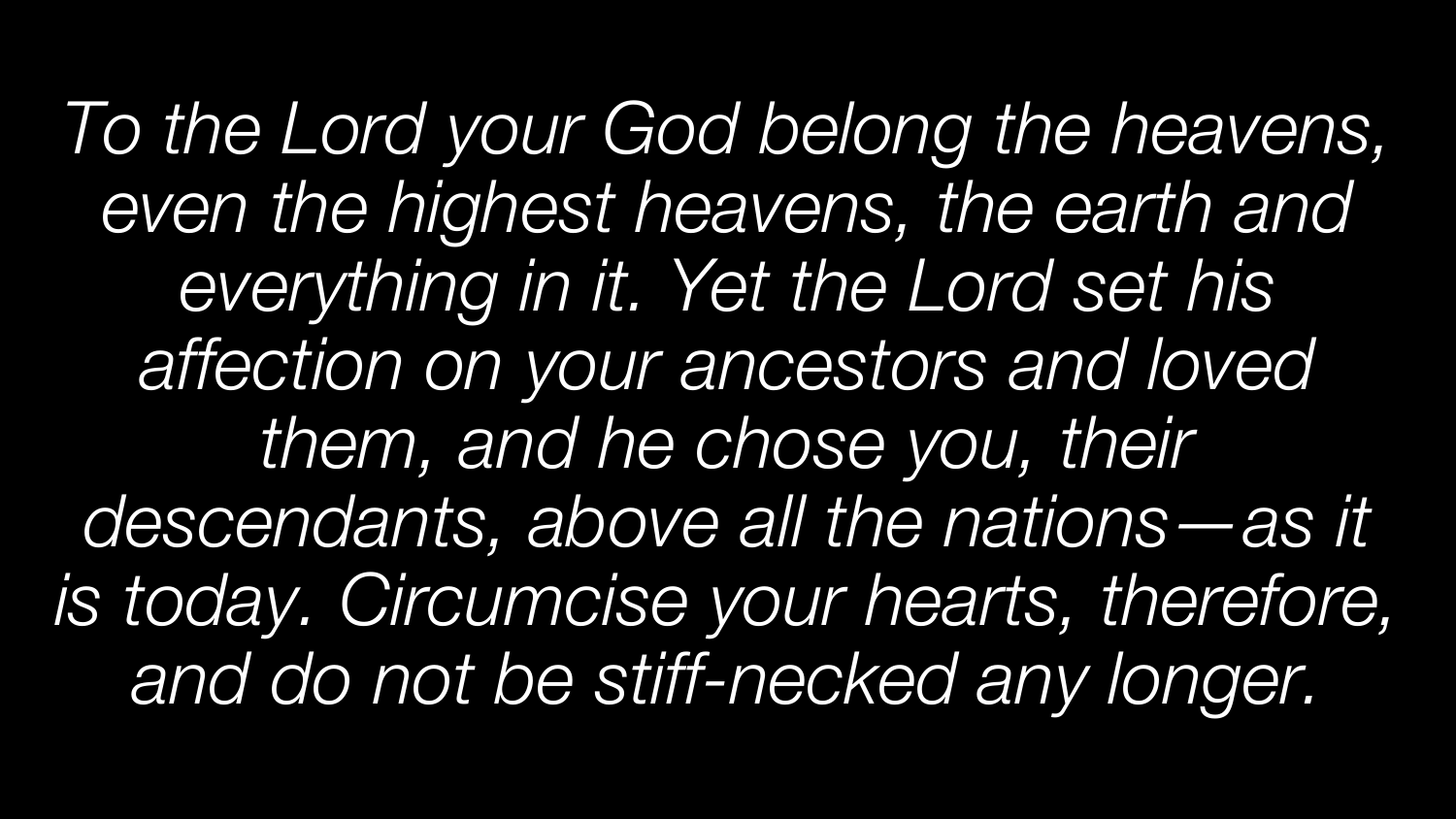*For the Lord your God is God of gods and Lord of lords, the great God, mighty and awesome, who shows no partiality and accepts no bribes. He defends the cause of the fatherless and the widow, and loves the foreigner residing among you, giving them food and clothing. And you are to love those who are foreigners, for you yourselves were foreigners in Egypt.*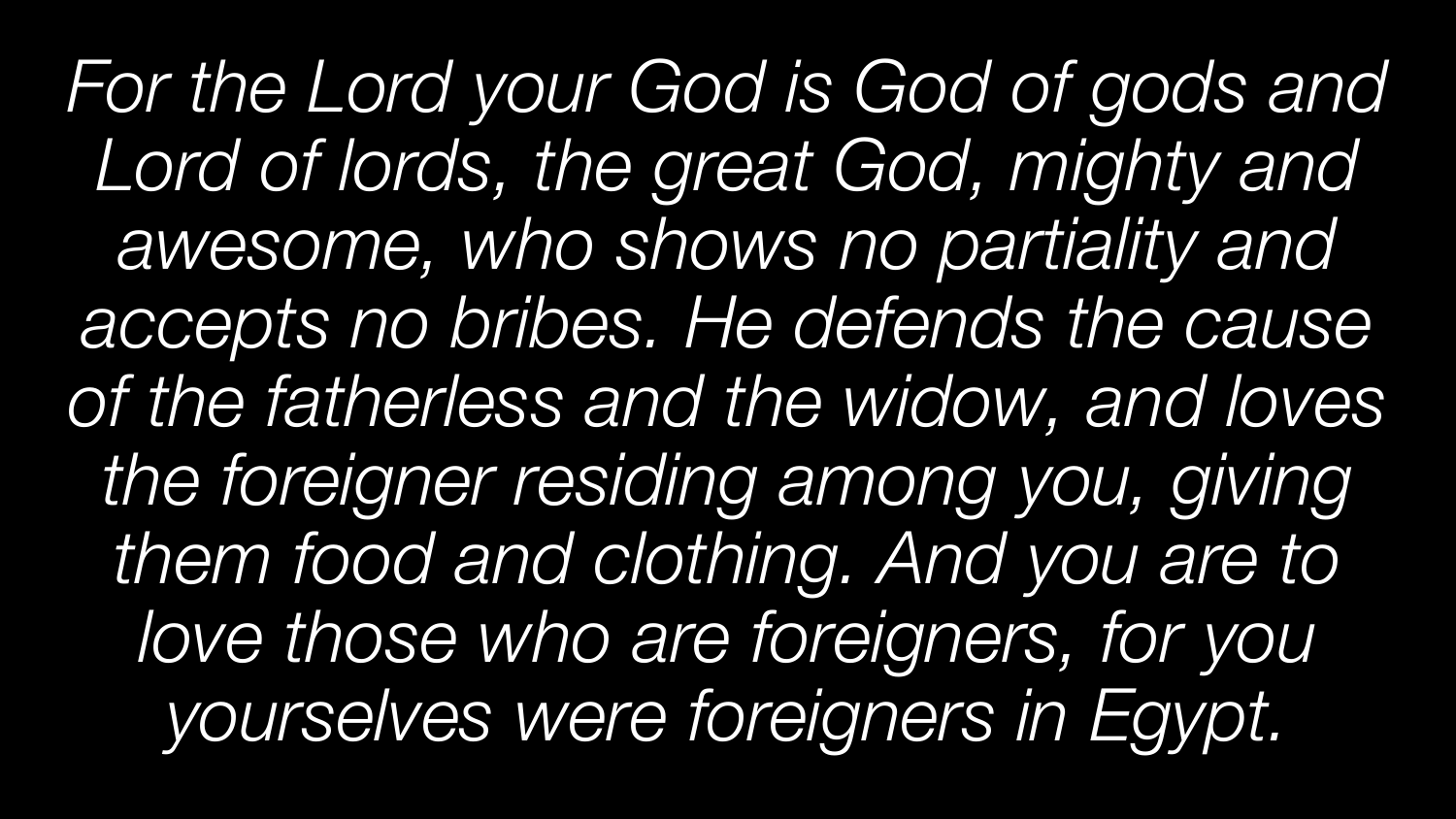*Fear the Lord your God and serve him. Hold fast to him and take your oaths in his name. He is the one you praise; he is your*  God, who performed for you those great *and awesome wonders you saw with your own eyes. Your ancestors who went down into Egypt were seventy in all, and now the Lord your God has made you as numerous as the stars in the sky.*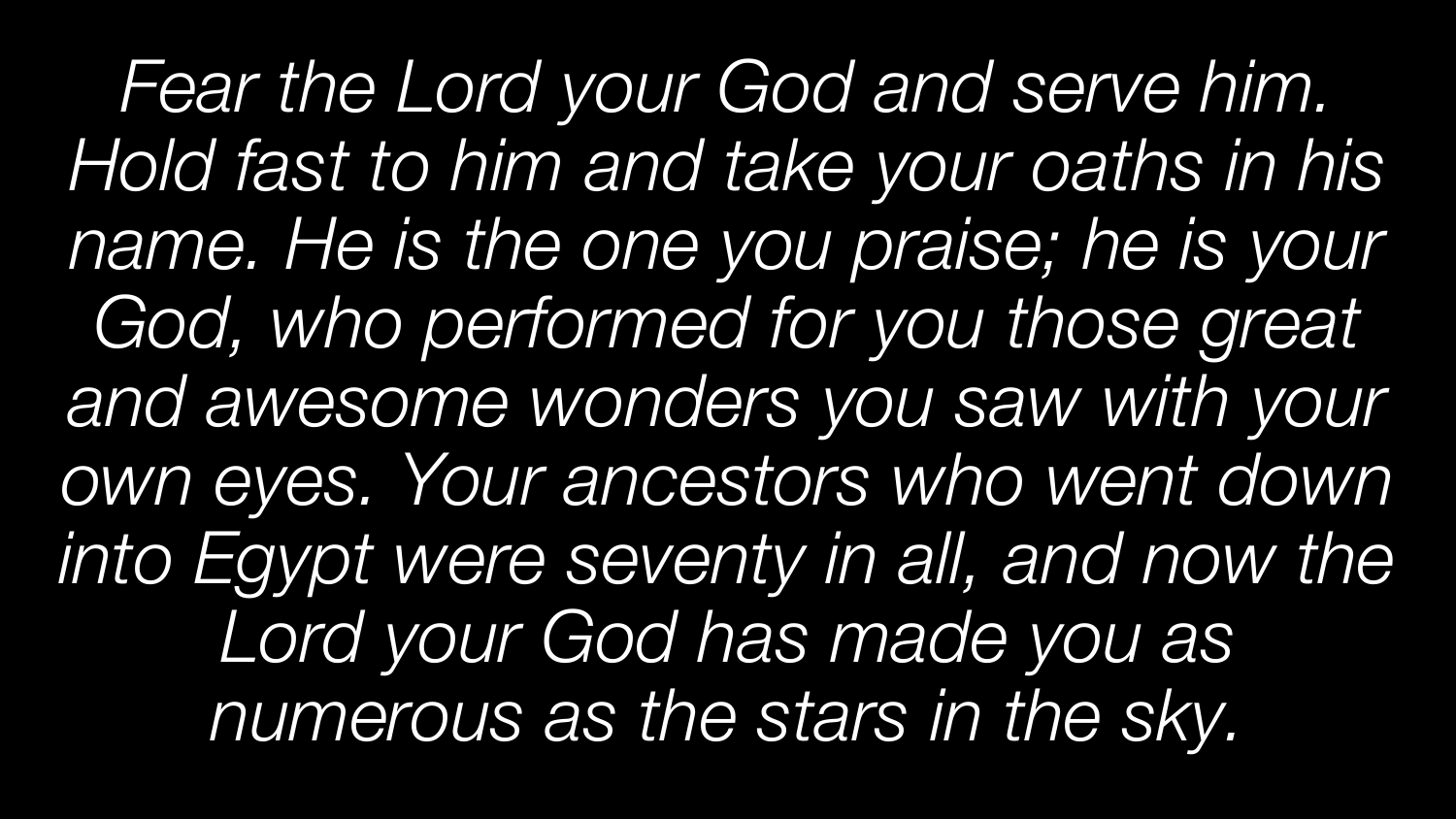## Romans 2:28-29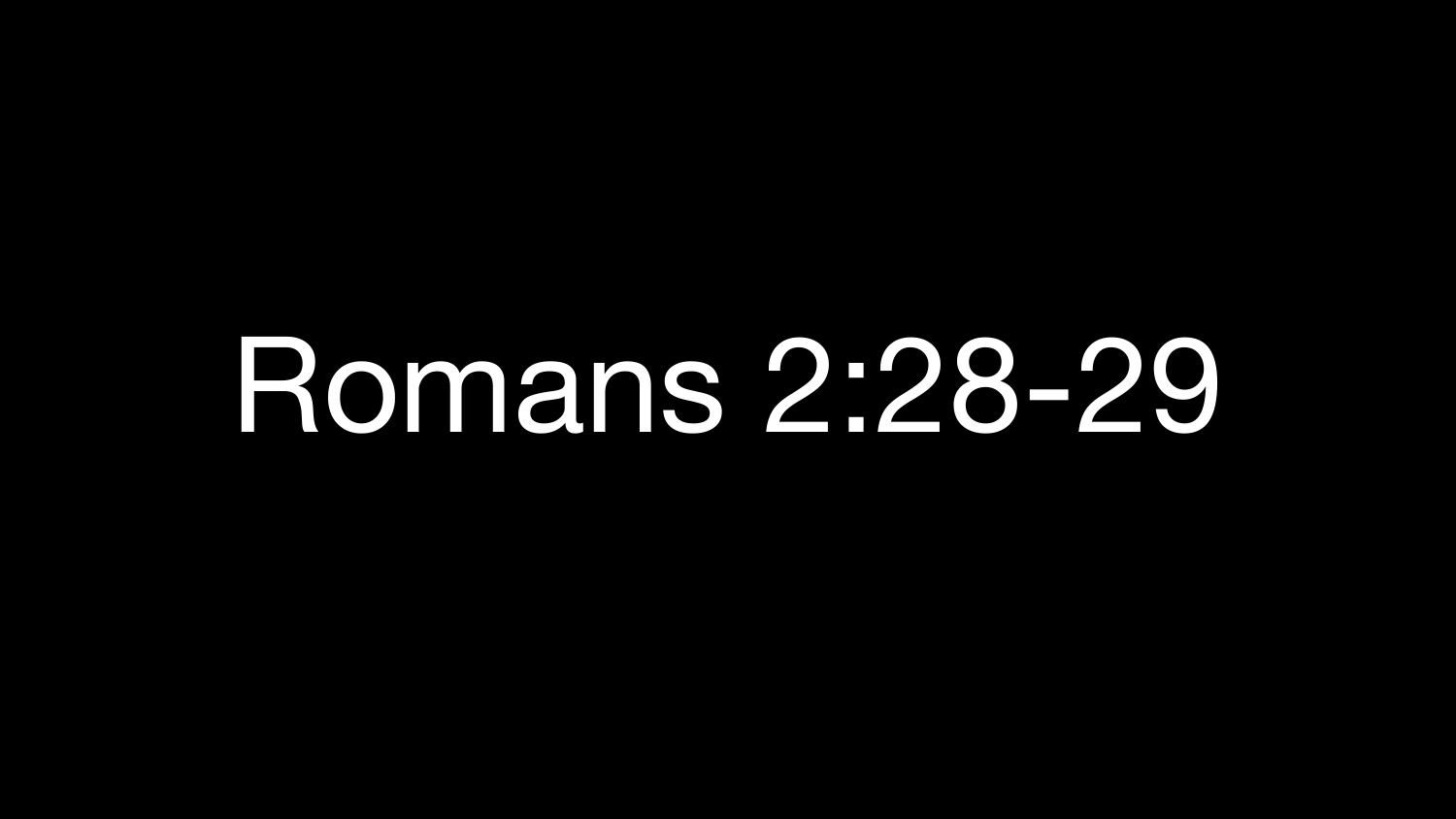*A person is not a Jew who is one only outwardly, nor is circumcision merely outward and physical. No, a person is a Jew who is one inwardly; and circumcision is circumcision of the heart, by the Spirit, not by the written code. Such a person's praise is not from other people, but from God.*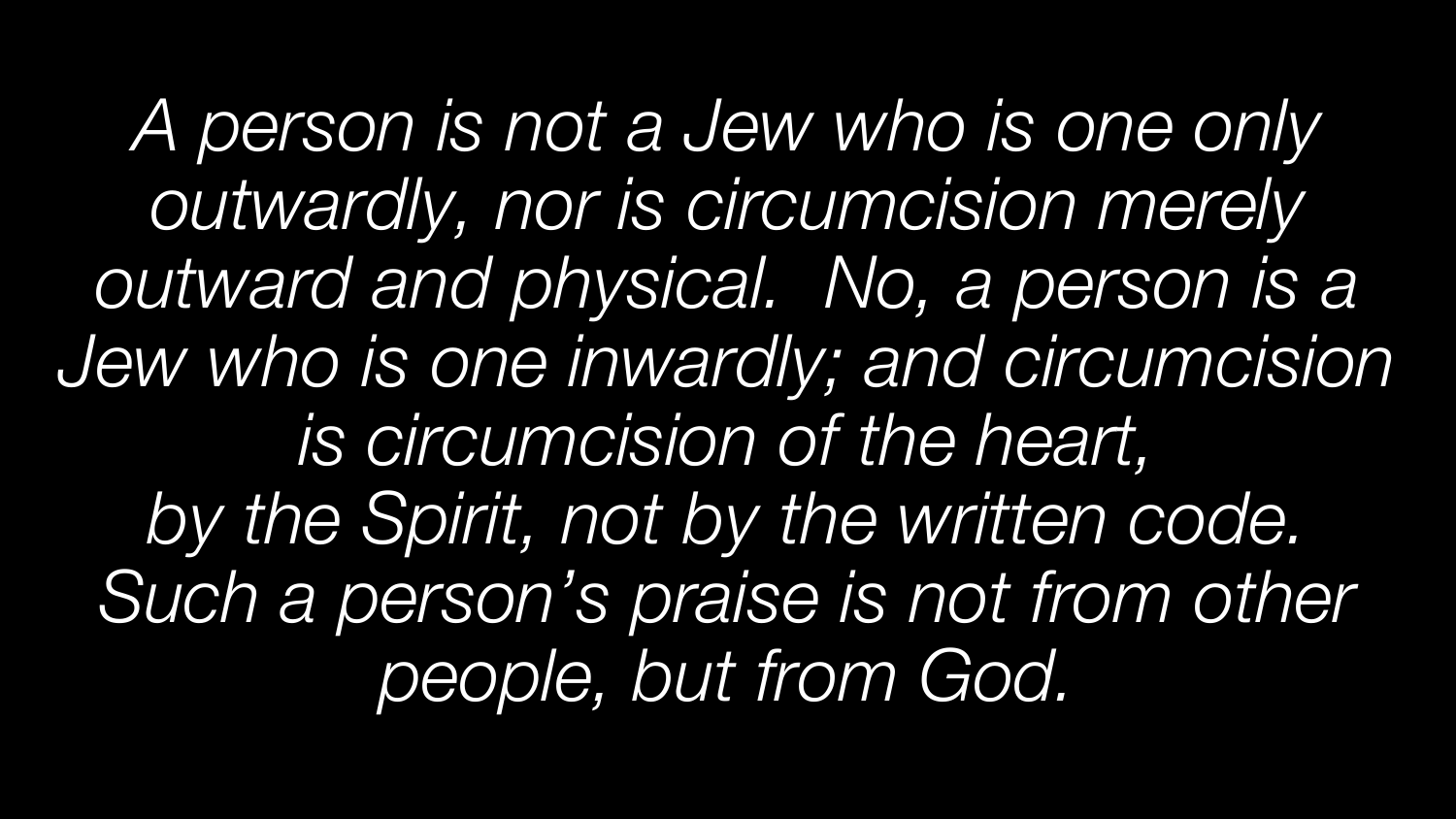## Matthew 25:23-24